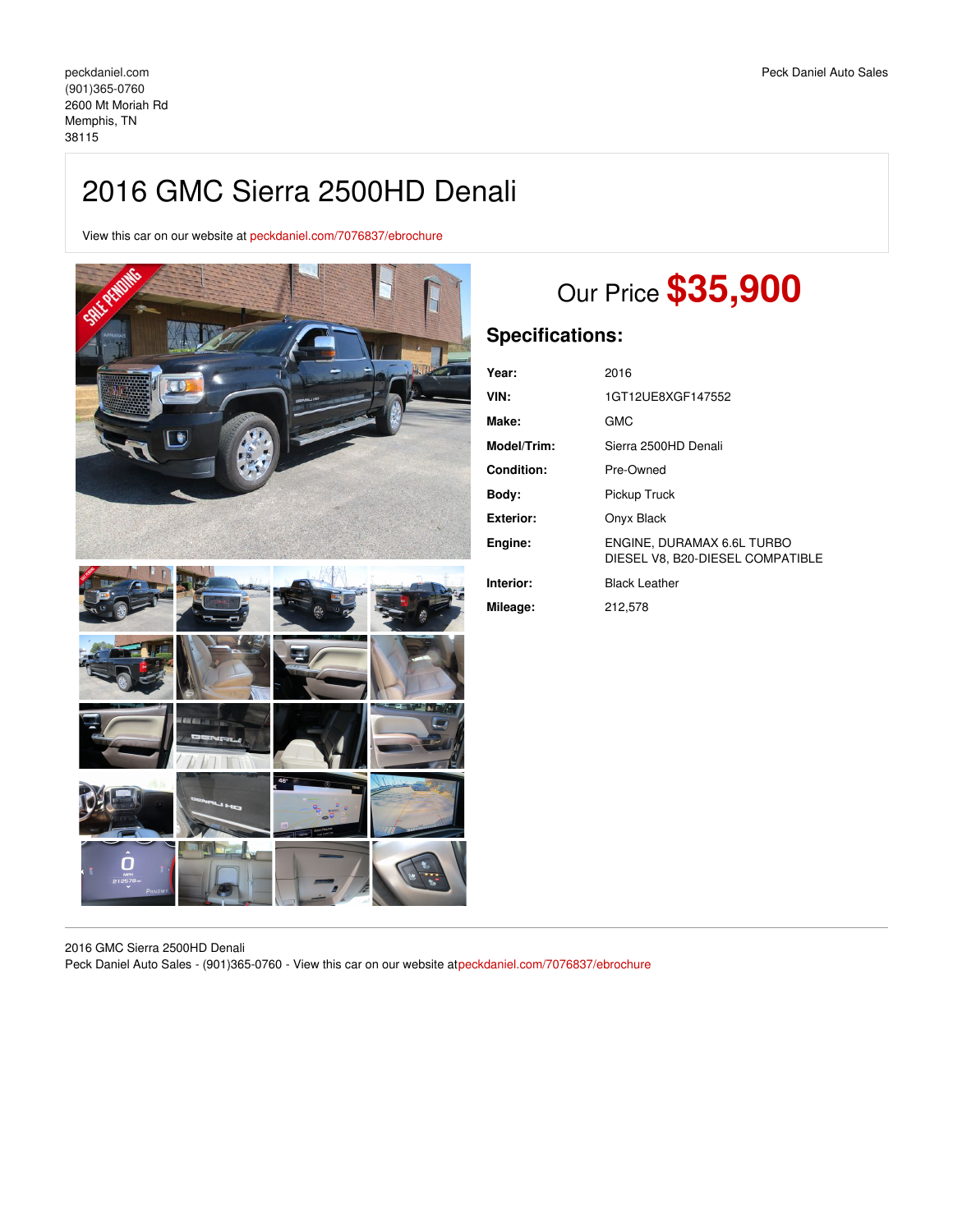

#### 2016 GMC Sierra 2500HD Denali

Peck Daniel Auto Sales - (901)365-0760 - View this car on our website a[tpeckdaniel.com/7076837/ebrochure](https://peckdaniel.com/vehicle/7076837/2016-gmc-sierra-2500hd-denali-memphis-tn-38115/7076837/ebrochure)

## **Installed Options**

### **Interior**

- Air conditioning, dual-zone automatic climate control
- Assist handle, front passenger and driver on A-pillars
- Console, floor mounted with cup holders, cell phone storage, power cord management, hanging file holder capability and (K4C) wireless charging
- Cruise control, steering wheel-mounted- Defogger, rear-window electric
- Display, customizable driver display, 8" multi-color configurable- Door locks, power
- Floor covering, color-keyed carpeting mats
- Floor mats, color-keyed carpeted first and second row
- Front and Rear Park Assist, Ultrasonic (Included and only available with (Y86) Driver Alert Package.)
- Instrumentation, 6-gauge cluster featuring speedometer, fuel level, engine temperature, tachometer, voltage and oil pressure
- Mirror, inside rearview auto-dimming
- OnStar Guidance Plan for 6 months including Automatic Crash Response, Stolen Vehicle Assistance, Roadside Assistance, Turn-by-Turn Navigation and more (trial excludes Hands-Free Calling) (Visit www.onstar.com for coverage map, details and system limitations. Services may vary by model and conditions. Advanced Diagnostics on 1500 models only.)
- OnStar with 4G and built-in Wi-Fi hotspot to connect to the internet at 4G LTE speeds, includes 3GB or 3 months OnStar Data Trial (whichever comes first) (Available 4G LTE Wi-Fi requires compatible mobile device, active OnStar subscription and data plan after trial.)
- Pedals, power-adjustable- Power outlet, 110-volt AC- Remote Keyless Entry
- Remote vehicle starter system- Seat trim, Perforated leather-appointed
- Seat, rear 60/40 folding bench (folds up), 3-passenger (includes child seat top tether anchor)
- Seating, heated and vented perforated leather-appointed front bucket
- Seats, front full-feature leather-appointed bucket with (KA1) heated seat cushions and seat backs. Includes 12-way power driver and front passenger seat adjusters, including 4-way power lumbar control, 2-position driver memory, adjustable head restraints,(D07) floor console and storage pockets and (K4C) wireless charging
- Steering column, manual Tilt-Wheel and telescoping- Steering wheel audio controls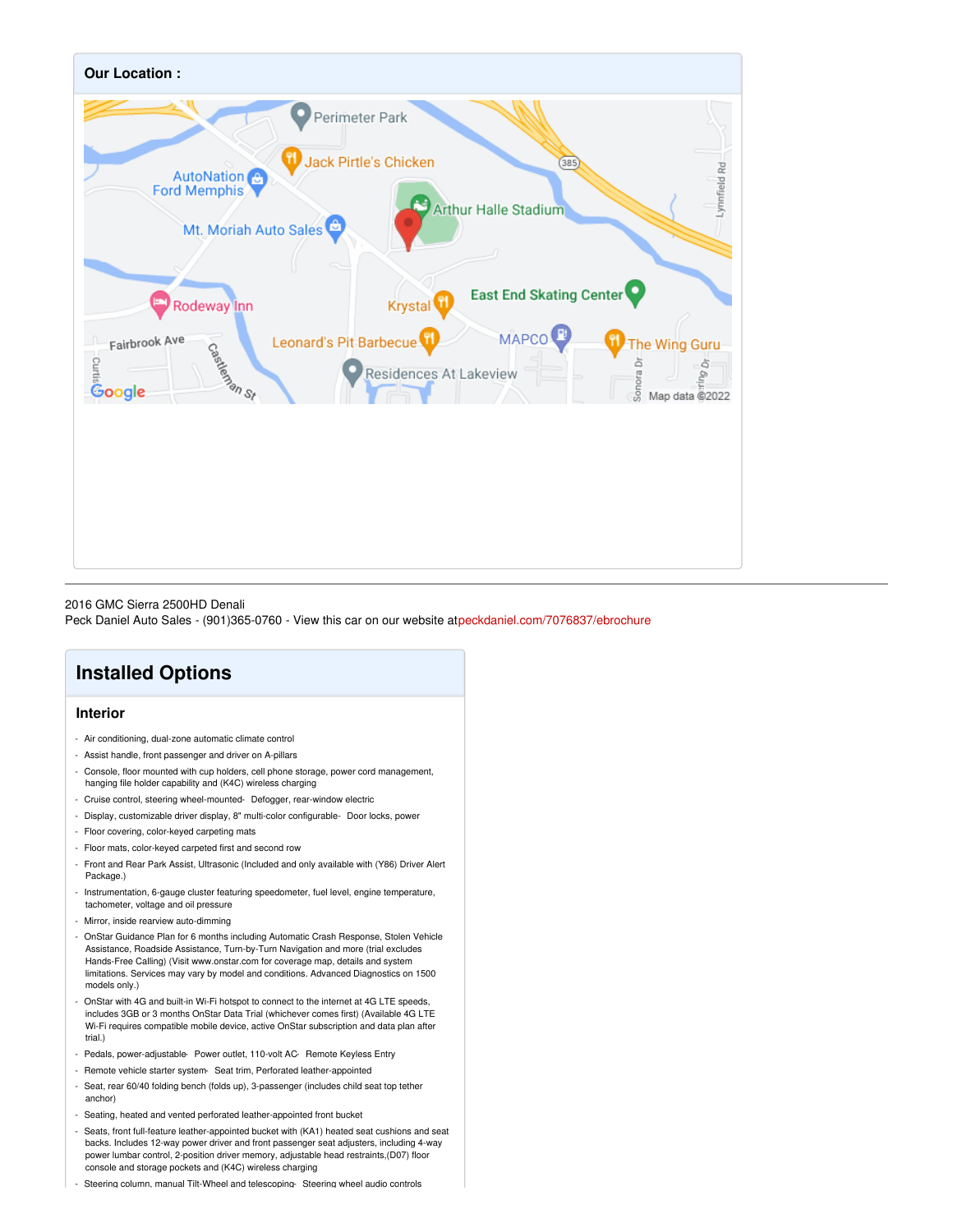- Steering column, manual Tilt-Wheel and telescoping- Steering wheel audio controls
- Steering wheel, heated, leather wrapped with audio and cruise controls
- Theft-deterrent system, unauthorized entry
- Universal Home Remote (Not included when (VYU) Snow Plow Prep Package is ordered.)
- Visors, driver and front passenger illuminated vanity mirrors
- Window, power, rear sliding with rear defogger (Not included when (VYU) Snow Plow Prep Package is ordered.)
- Windows, power with driver express up and down and express down on all other windows

#### **Exterior**

- Bed Liner, Spray-on Pickup box bed liner consisting of high pressure, chemically bonded, sprayed-on polyurea & polyurethane liner formulation. Liner is permanently bonded to the truck bed providing a water tight seal. Includes embossed Denali logo on front bed wall. The textured, non-skid surface is black in color and robotically applied. Spray-on liner covers entire bed interior surface below side rails, including tailgate, front box top rail, gauge hole plugs and lower tie down loops. (Not available with (VZX) bed liner, LPO.)
- Bumper, front, body-color- Bumper, rear body-color with bumper CornerSteps
- CornerStep, rear bumper- Door handles, chrome- Fog lamps, front, halogen
- Glass, deep-tinted
- Headlamps, high intensity discharge (HID) projector-beam with GMC signature LED lighting
- LED Lighting, cargo box with switch on center switch bank
- LPO, Assist steps, chromed tubular, 6" rectangular (dealer-installed) (May be substituted with (VXJ) assist steps, LPO. (VXH) is deleted when (VXJ) assist steps, LPO is specified.)
- Lamps, cargo area, cab mounted with switch on center switch bank Mirror caps, chrome
- Mirrors, outside chrome cap, heated power-adjustable, power-folding and driver-side autodimming with integrated turn signal indicators and puddle lamps (includes driver's side spotter mirror)
- Moldings, bodyside, chrome- Remote Locking Tailgate
- Tailgate and bed rail protection caps, top Tailgate, EZ-Lift and Lower
- Tire carrier lock keyed cylinder lock that utilizes same key as ignition and door
- Tires, LT265/60R20E all-terrain, blackwall
- Wheel, 18" x 8" (45.7 cm x 20.3 cm) full-size, steel spare. Spare not included with (ZW9) pickup box delete unless a spare tire is ordered. (Requires 18" or 20" wheels and tires.)
- Wheelhouse liners, rear- Wheels, 20" (50.8 cm) chromed cast aluminum

#### **Safety**

- Air conditioning, dual-zone automatic climate control
- Assist handle, front passenger and driver on A-pillars
- Console, floor mounted with cup holders, cell phone storage, power cord management, hanging file holder capability and (K4C) wireless charging
- Cruise control, steering wheel-mounted- Defogger, rear-window electric
- Display, customizable driver display, 8" multi-color configurable- Door locks, power
- Floor covering, color-keyed carpeting mats
- Floor mats, color-keyed carpeted first and second row
- Front and Rear Park Assist, Ultrasonic (Included and only available with (Y86) Driver Alert Package.)
- Instrumentation, 6-gauge cluster featuring speedometer, fuel level, engine temperature, tachometer, voltage and oil pressure
- Mirror, inside rearview auto-dimming
- OnStar Guidance Plan for 6 months including Automatic Crash Response, Stolen Vehicle Assistance, Roadside Assistance, Turn-by-Turn Navigation and more (trial excludes Hands-Free Calling) (Visit www.onstar.com for coverage map, details and system limitations. Services may vary by model and conditions. Advanced Diagnostics on 1500 models only.)
- OnStar with 4G and built-in Wi-Fi hotspot to connect to the internet at 4G LTE speeds, includes 3GB or 3 months OnStar Data Trial (whichever comes first) (Available 4G LTE Wi-Fi requires compatible mobile device, active OnStar subscription and data plan after trial.)
- Pedals, power-adjustable- Power outlet, 110-volt AC- Remote Keyless Entry
- Remote vehicle starter system- Seat trim, Perforated leather-appointed
- Seat, rear 60/40 folding bench (folds up), 3-passenger (includes child seat top tether anchor)
- Seating, heated and vented perforated leather-appointed front bucket
- Seats, front full-feature leather-appointed bucket with (KA1) heated seat cushions and seat backs. Includes 12-way power driver and front passenger seat adjusters, including 4-way power lumbar control, 2-position driver memory, adjustable head restraints,(D07) floor console and storage pockets and (K4C) wireless charging
- Steering column, manual Tilt-Wheel and telescoping- Steering wheel audio controls
- Steering wheel, heated, leather wrapped with audio and cruise controls
- Theft-deterrent system, unauthorized entry
- Universal Home Remote (Not included when (VYU) Snow Plow Prep Package is ordered.)
- Visors, driver and front passenger illuminated vanity mirrors
- Window, power, rear sliding with rear defogger (Not included when (VYU) Snow Plow Prep Package is ordered.)
- Windows, power with driver express up and down and express down on all other windows

**Mechanical**